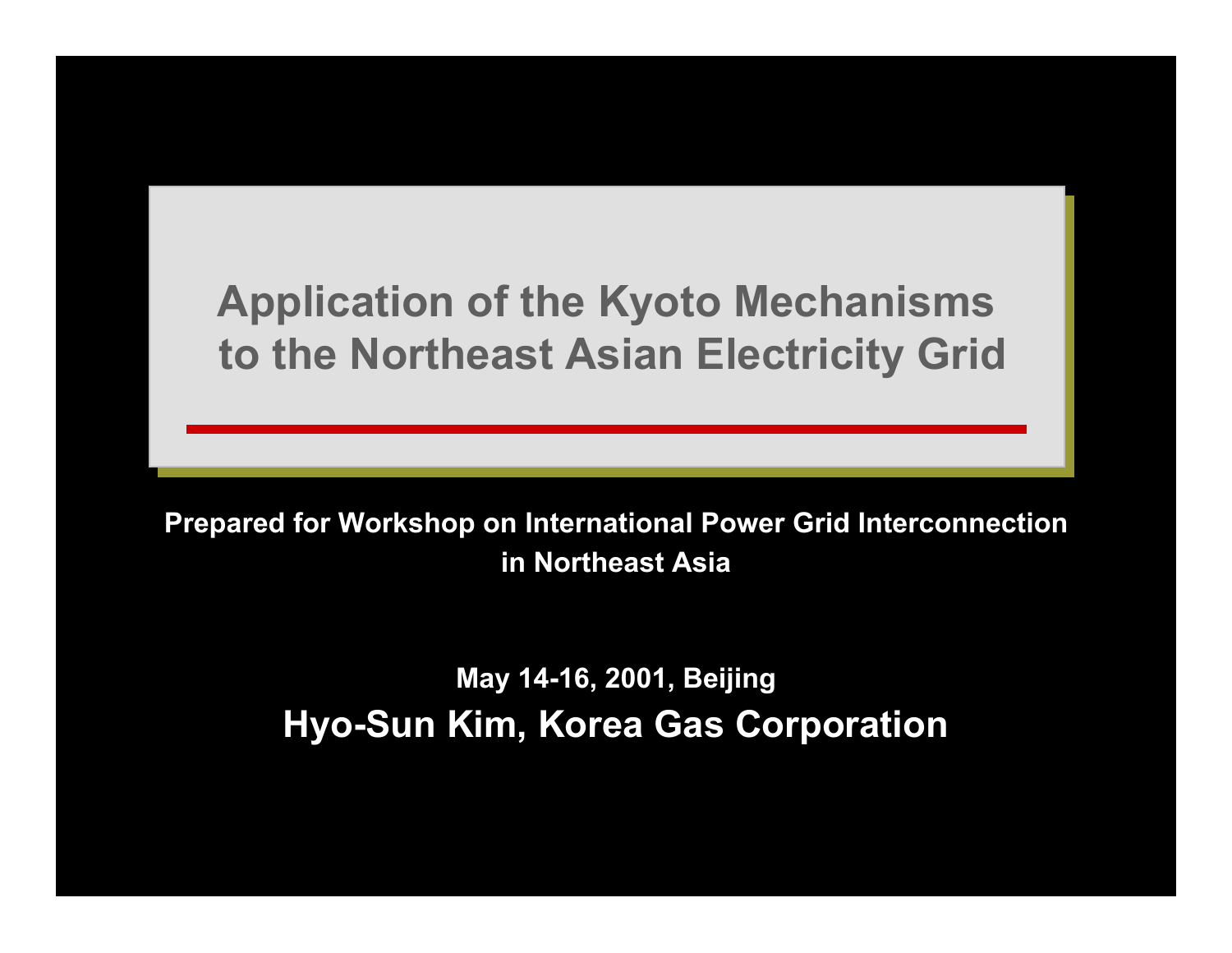#### The scope of the presentation

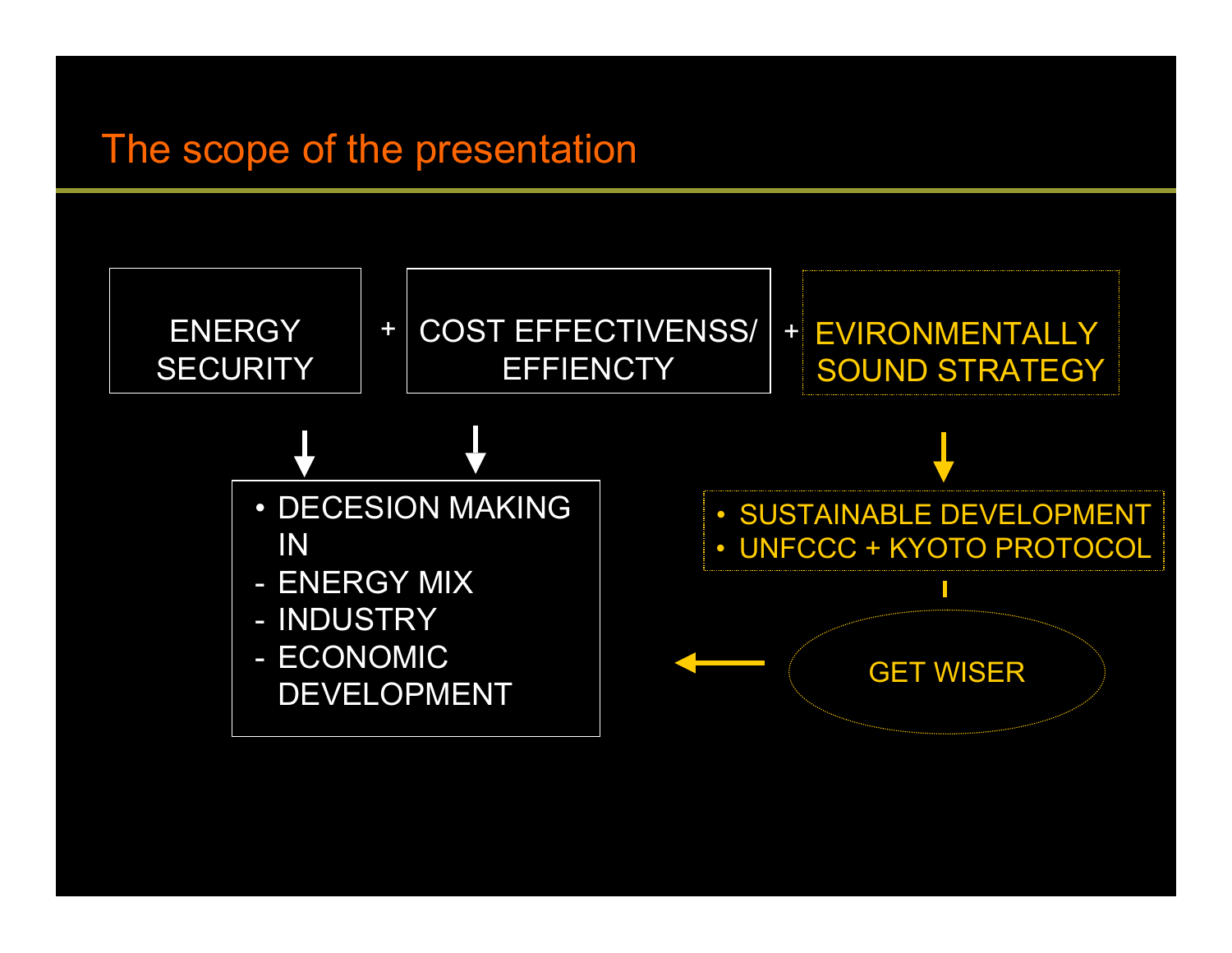

- $\bullet$  Overview of the climate change negotiation and the role of Northeast Asia
- • Applications of the Kyoto Mechanisms on electricity grid in Northeast Asia
- $\bullet$ Risk identification and management
- $\bullet$ Financing structure and funding within/beyond the Kyoto frame
- $\bullet$ Conclusions and recommendations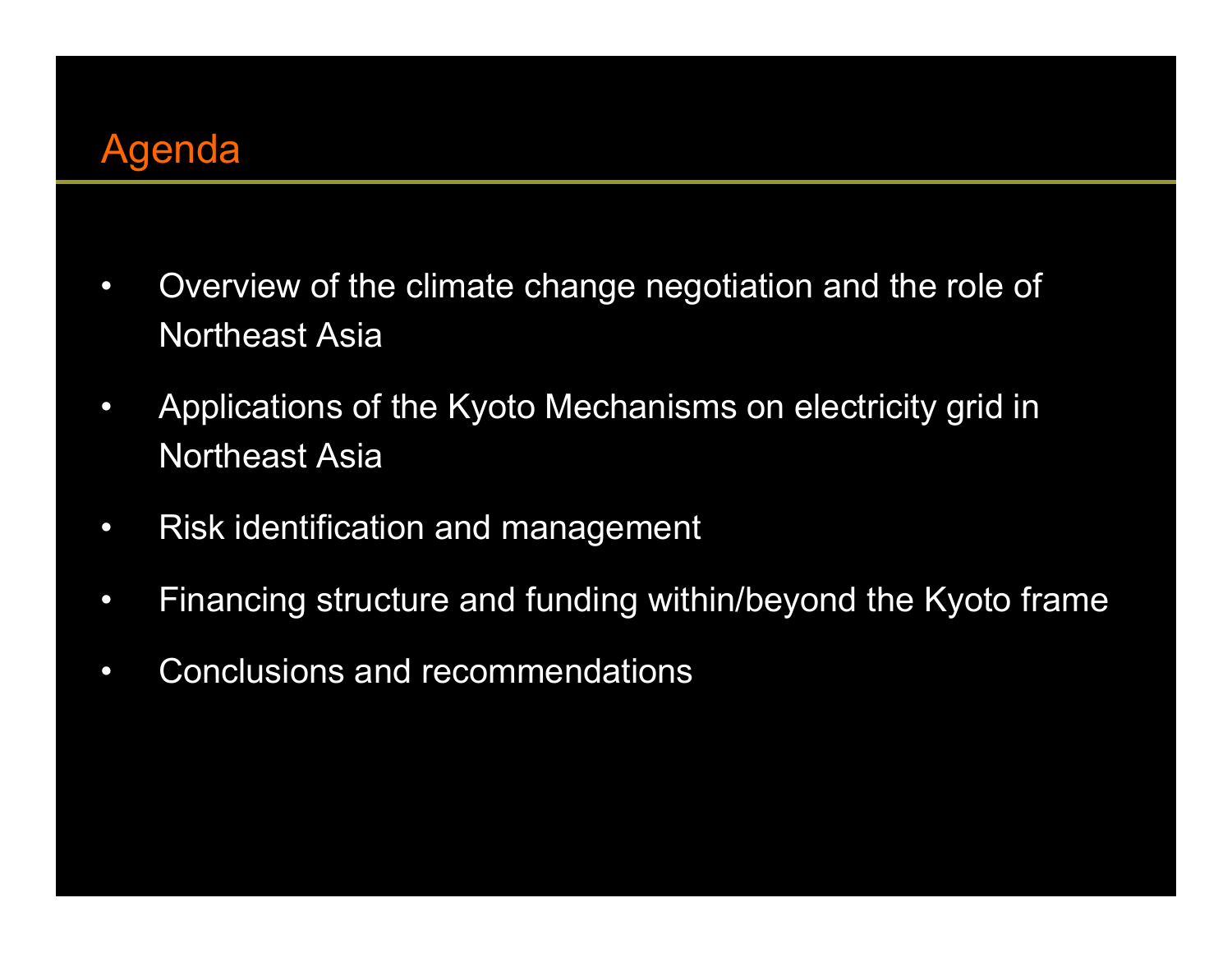#### Overview of the Convention on Climate Change

#### **UNFCCC / Kyoto Protocol / Action Plan of Buenos Aires / COP6 and beyond**

#### **DE JURE**

- **Common and differentiated burden sharing**
- **Leading role of Annex I countries**
- **Based on environmental concerns**

#### **DE FACTO**

- **Juggling carrot s and sticks of the parties**
- **Increasing regional demand of developing countries**
- **Conflicting national interests**



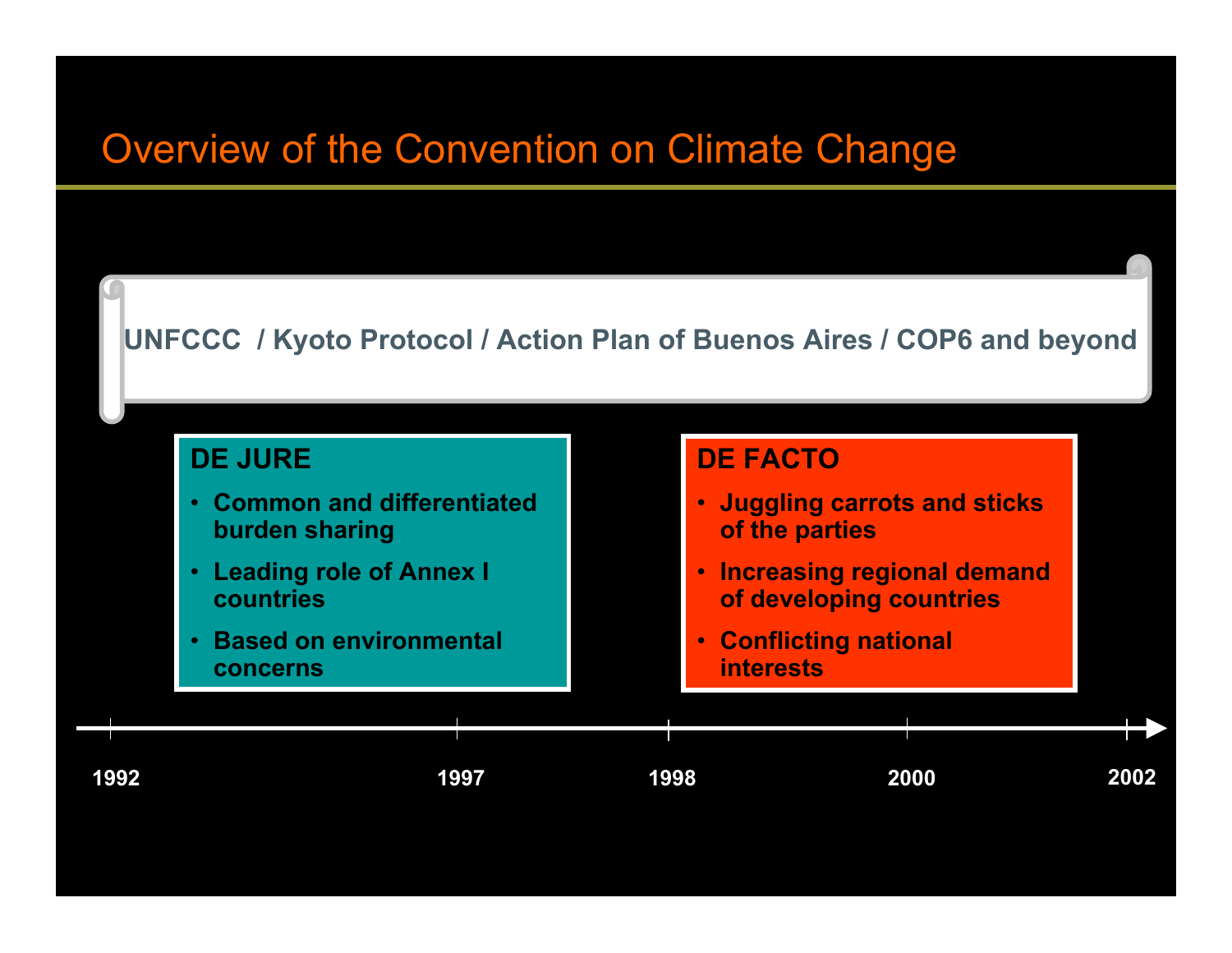## Facing obstacles for building consensus

#### MAJOR HUDDLES

- •Ratification process
- •EU vs. Umbrella group
- •Fund vs. Demand of **recipients**
- •Diverse groups of developing countries

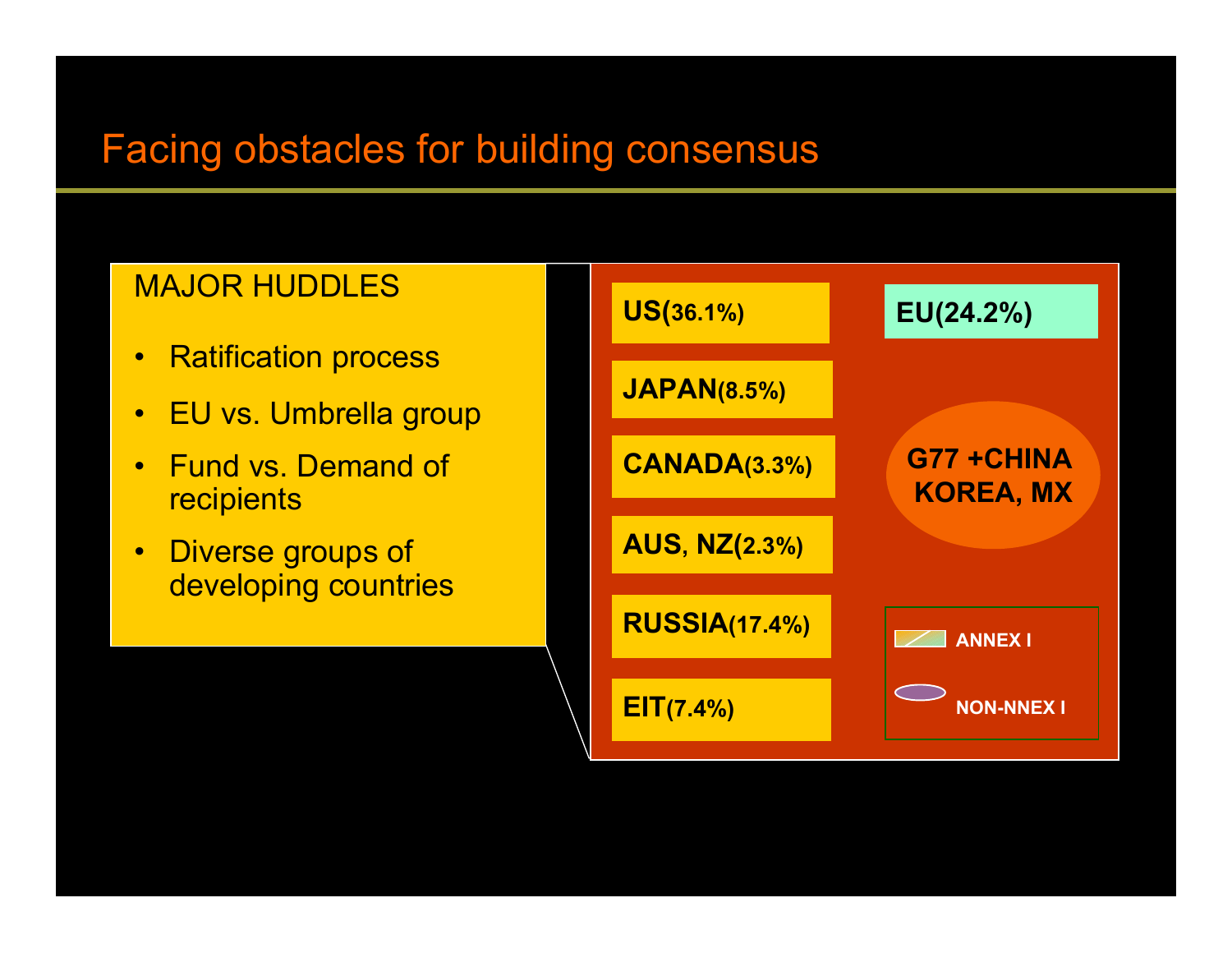- $\bullet$ Policy efficiency vs. market efficiency
- $\bullet$ Options on the table vs. reality check
- $\bullet$ Global environmental issues vs. national interests
- $\bullet$ Role of public sector vs. role of private sector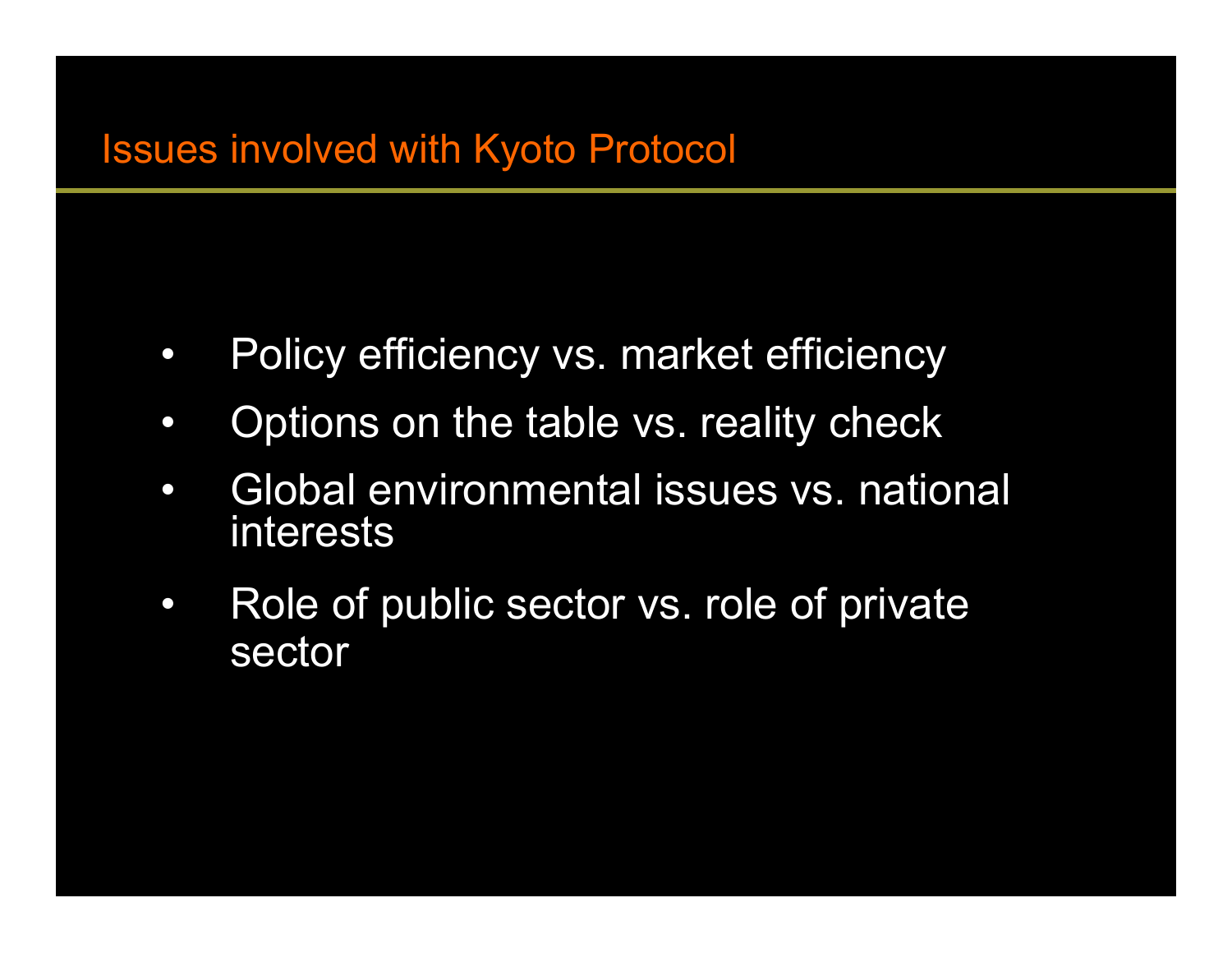### The characteristics of Northeast Asia in the climate change negotiation

#### **KEY FEATURES**

- • **Growing concerns on insecure frame and adverse effect**
- • **Large population of non-Annex I parties**
- • **Increasing regional demand for economic and social development**
- •**Lack of regional governance**



**Arctic Ocean**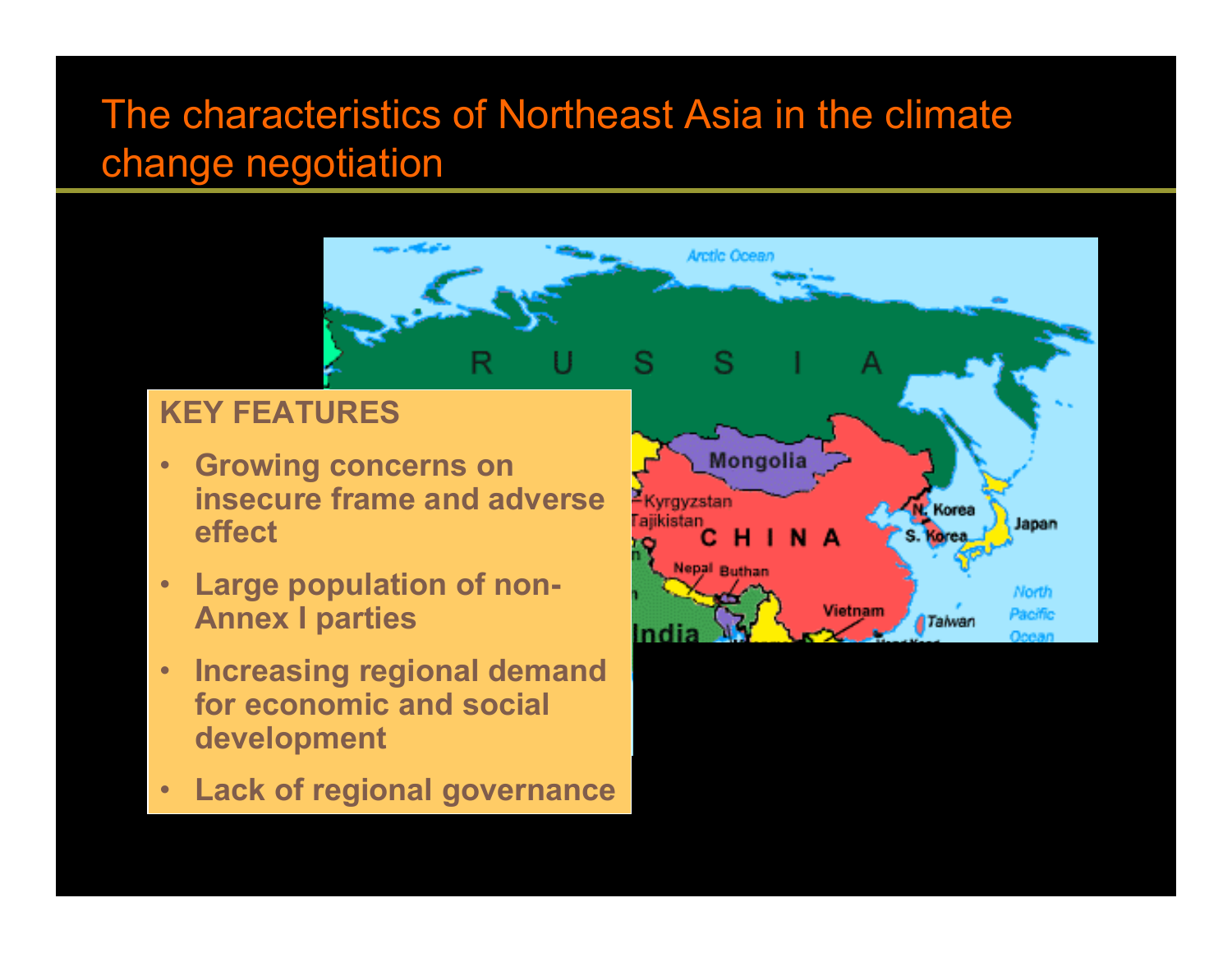|                 | <b>GNP</b> |               | <b>ENERGY/ELEC.</b> |                  | <b>CO2 EMISSIONS</b> |            |         |
|-----------------|------------|---------------|---------------------|------------------|----------------------|------------|---------|
|                 | Billion\$  | $\frac{0}{0}$ | Quad. btu           | <b>Bill. kwh</b> | mtc                  | Mtc/\$1990 | Mtc/pop |
| <b>CHINA</b>    | 1130       | $7.5 - 8.0$   | 31.8                | 1178             | 668.7                | 0.72       | 0.53    |
| <b>JAPAN</b>    | 4800       | $1.5 - 2.0$   | 21.7                | 1018             | 306.6                | 0.09       | 2.4     |
| <b>S. KOREA</b> | 406.7      | $8.2 - 10$    | 7.4                 | 221              | 107.5                | 0.25       | 2.3     |
| <b>N. KOREA</b> | 21.8       | 6.2           | 1.5                 | 32               | 33.4                 | 1.7        | 1.5     |
| <b>RUSSIA</b>   | 593.4      | $3.2 - 5.0$   | 26.0                | 772              | 400.1                | 1.1        | 2.7     |

Source: [www.eia.doe.gov](http://www.eia.doe.gov/), *International Energy Trend 2000*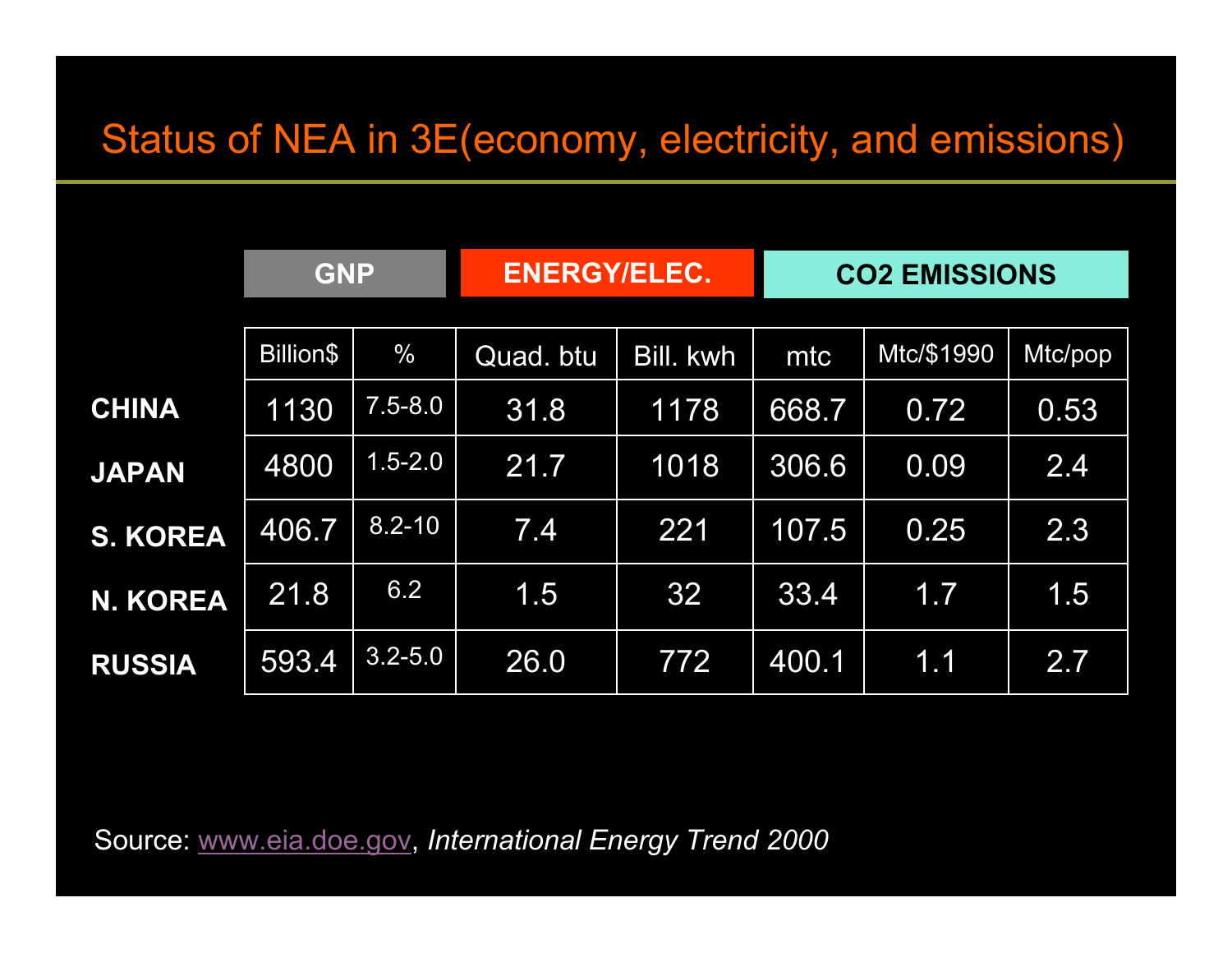#### Kyoto mechanisms vs. potential ghg market



Source: IPCC(2000), National communication, Zhang(1999)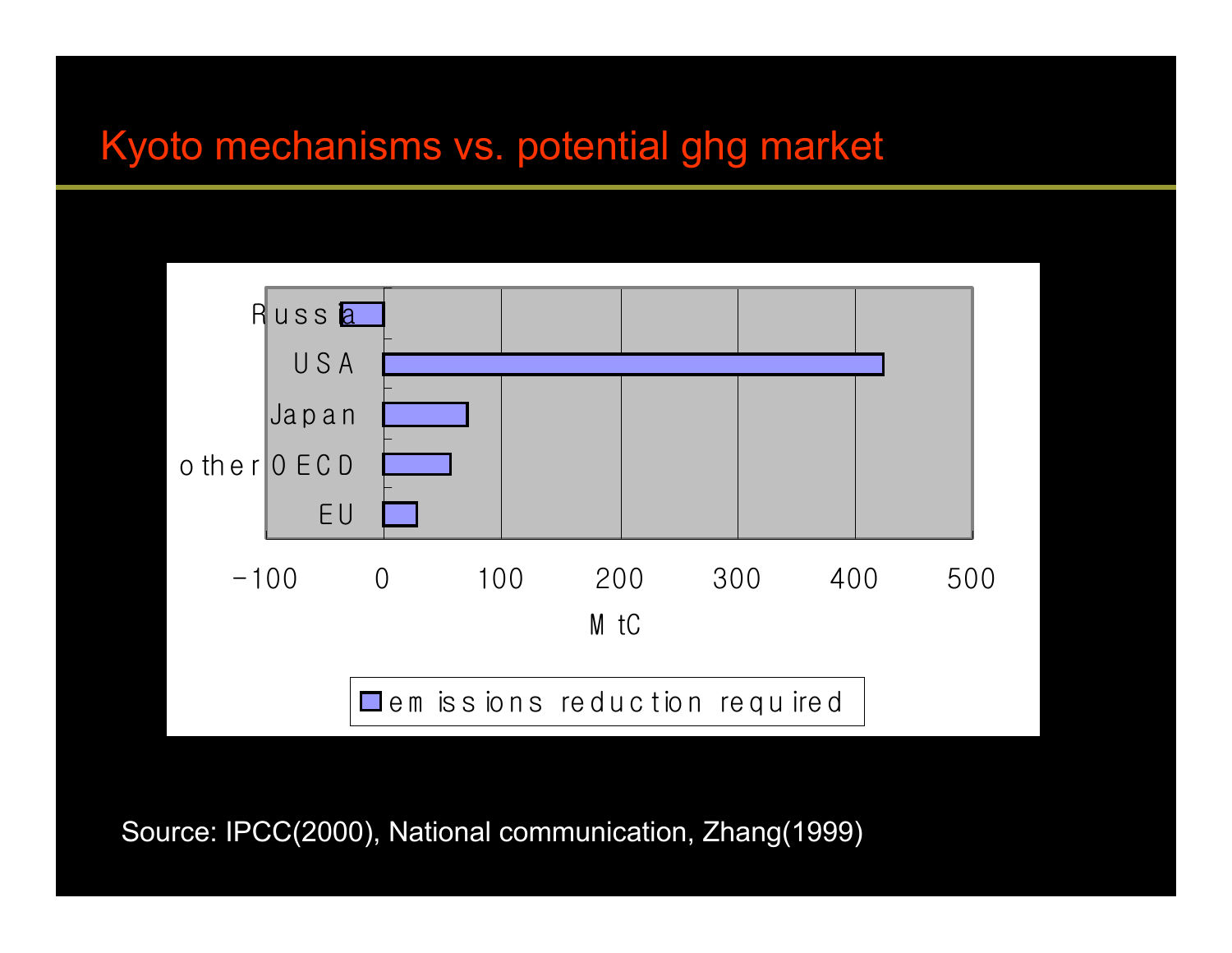## Kyoto frame urges

- $\bullet$  Small scale power project in accordance with CDM(>5, 15MW)
- $\bullet$  To resolve cross-border issues (taxation, subsidy, and regulatory gap)
- $\bullet$ To refrain nuclear power under the Kyoto Mechanisms
- $\bullet$  To prevent overselling and domino effect caused by obscure boundary of liability
- $\bullet$  To promote CDM in least developed countries with climate tax(resource) exemption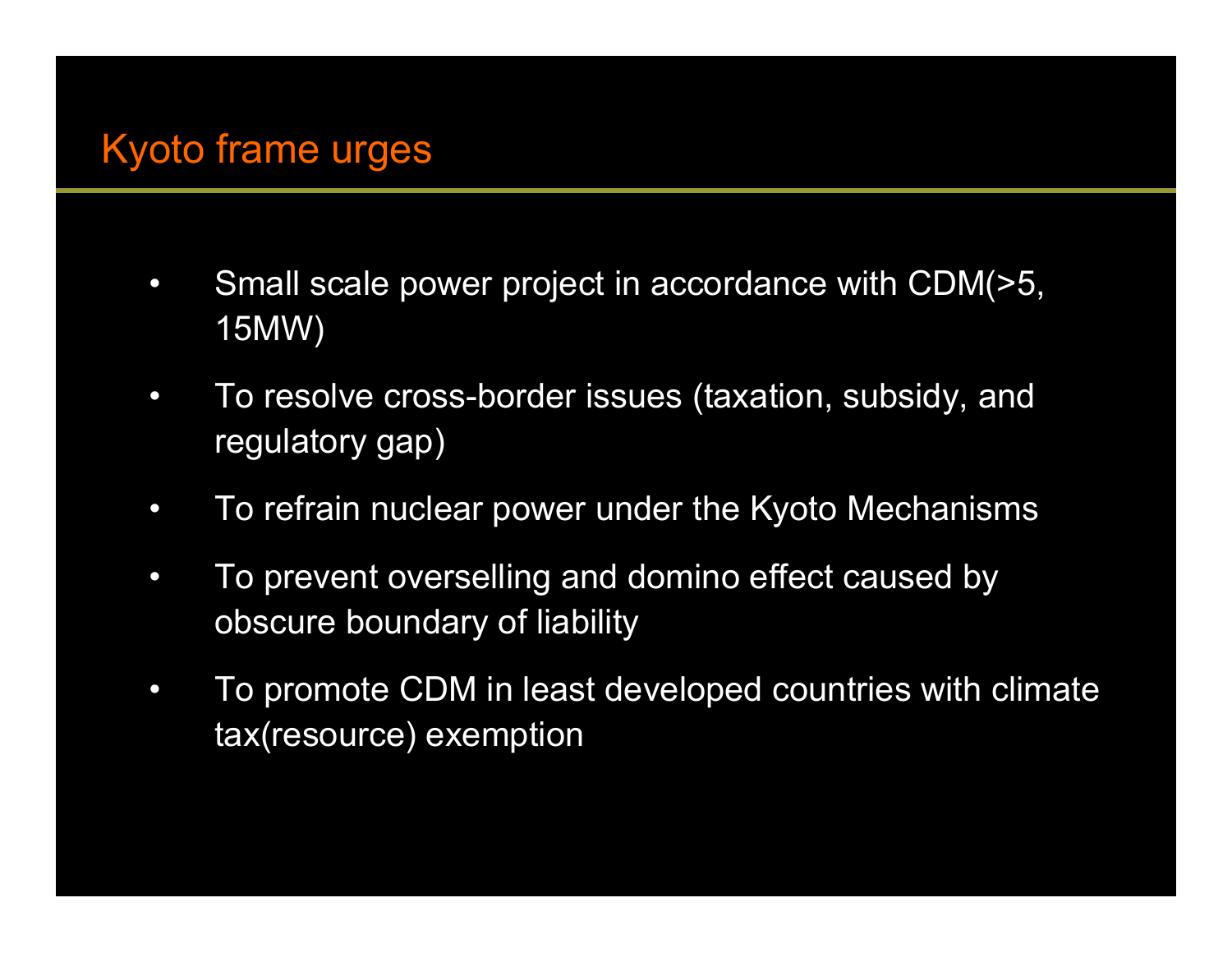#### Fundamentals for implication of the KP on NEA energy and environmental policy

- •Capacity building for sustainable development
	- indicate SD priorities in economy
- •Energy-environment policy integration by internalising externalities
- $\bullet$ Cost-effective reduction through market instrument
- $\bullet$ Promoting voluntary commitment with financial incentives
- •Technology transfer under the Kyoto frame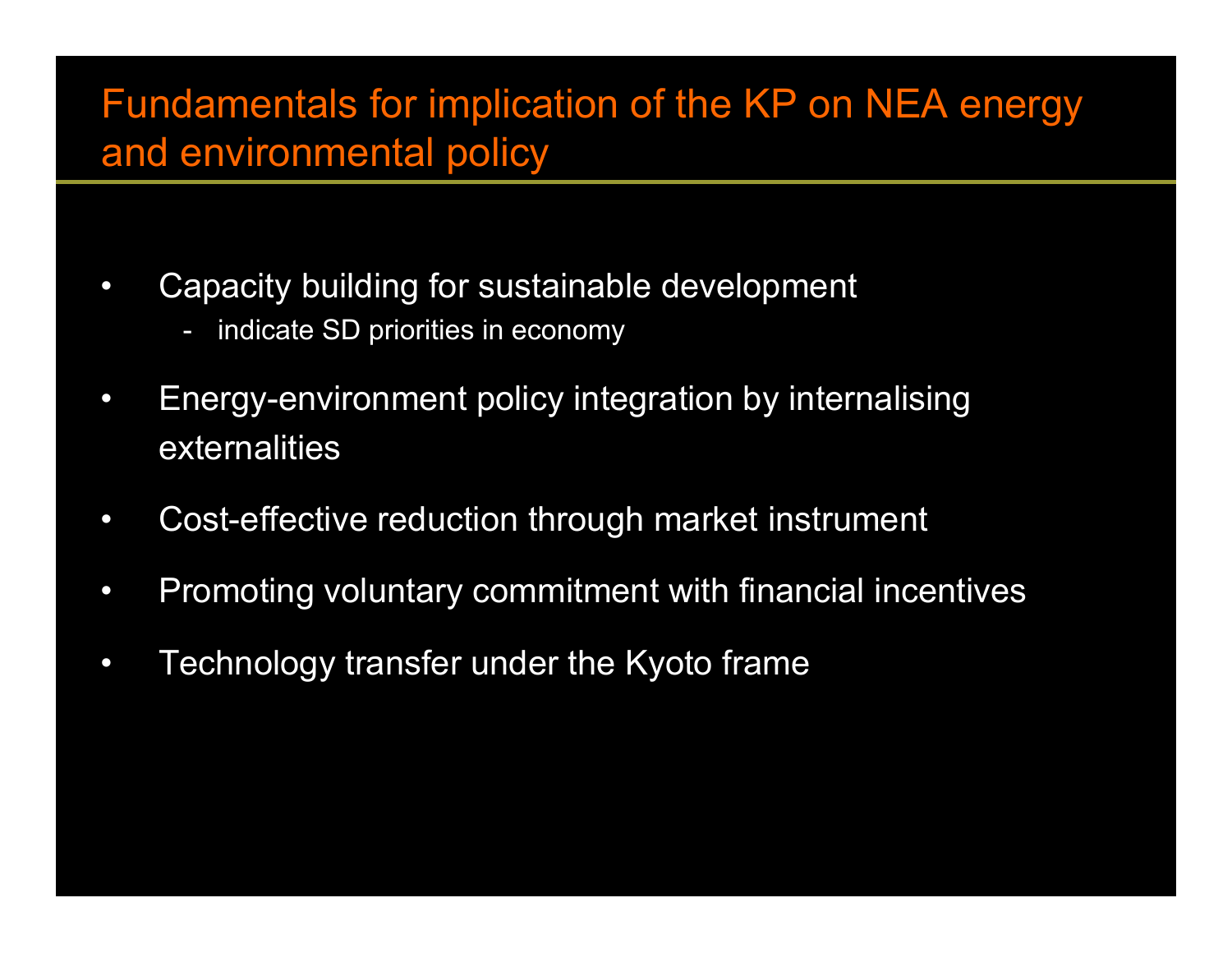#### Mapping the feasibility of CDM in Northeast Asia



Source: WRI, 2000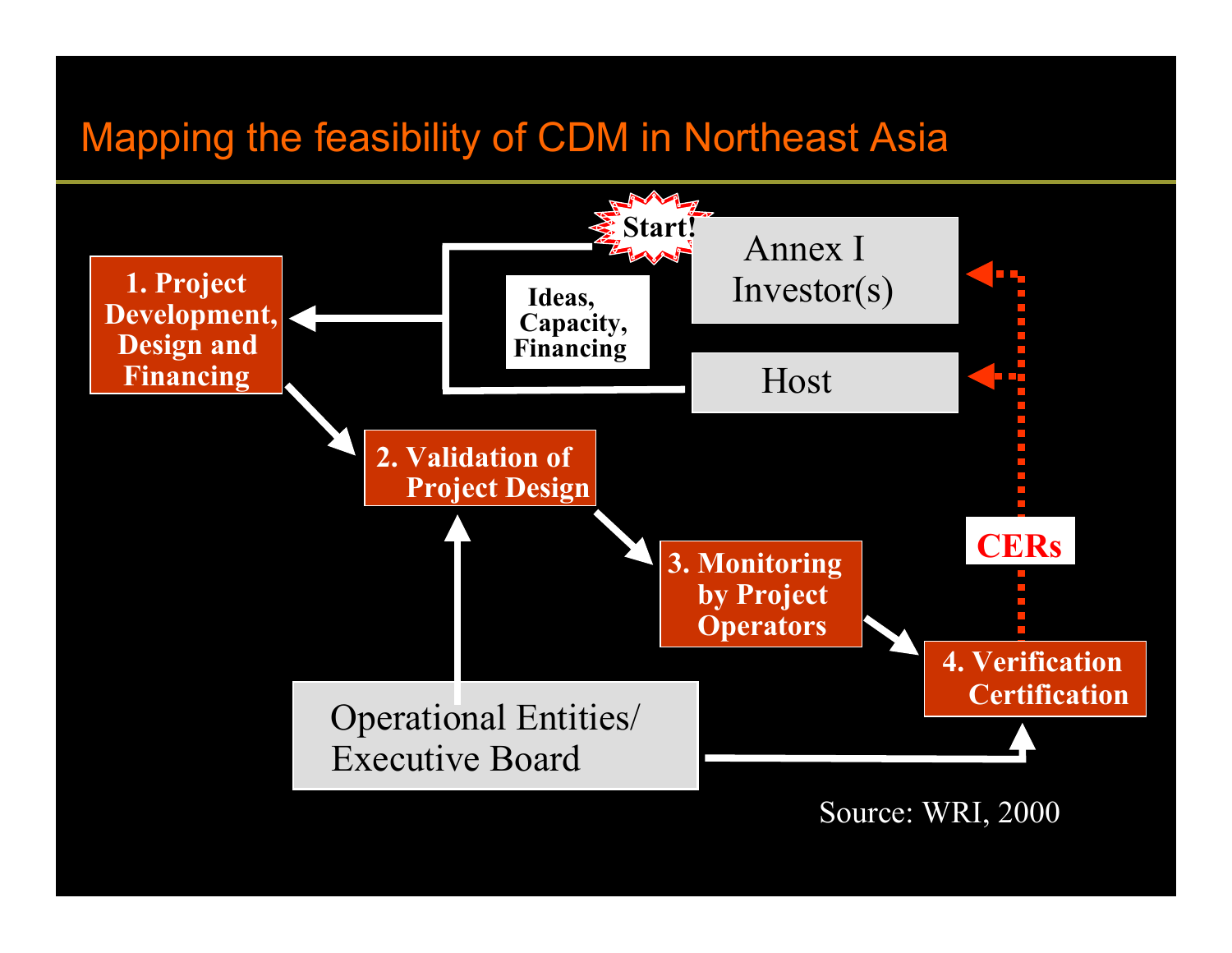## Mapping the feasibility of CDM in Northeast Asia



Source: WRI, 2000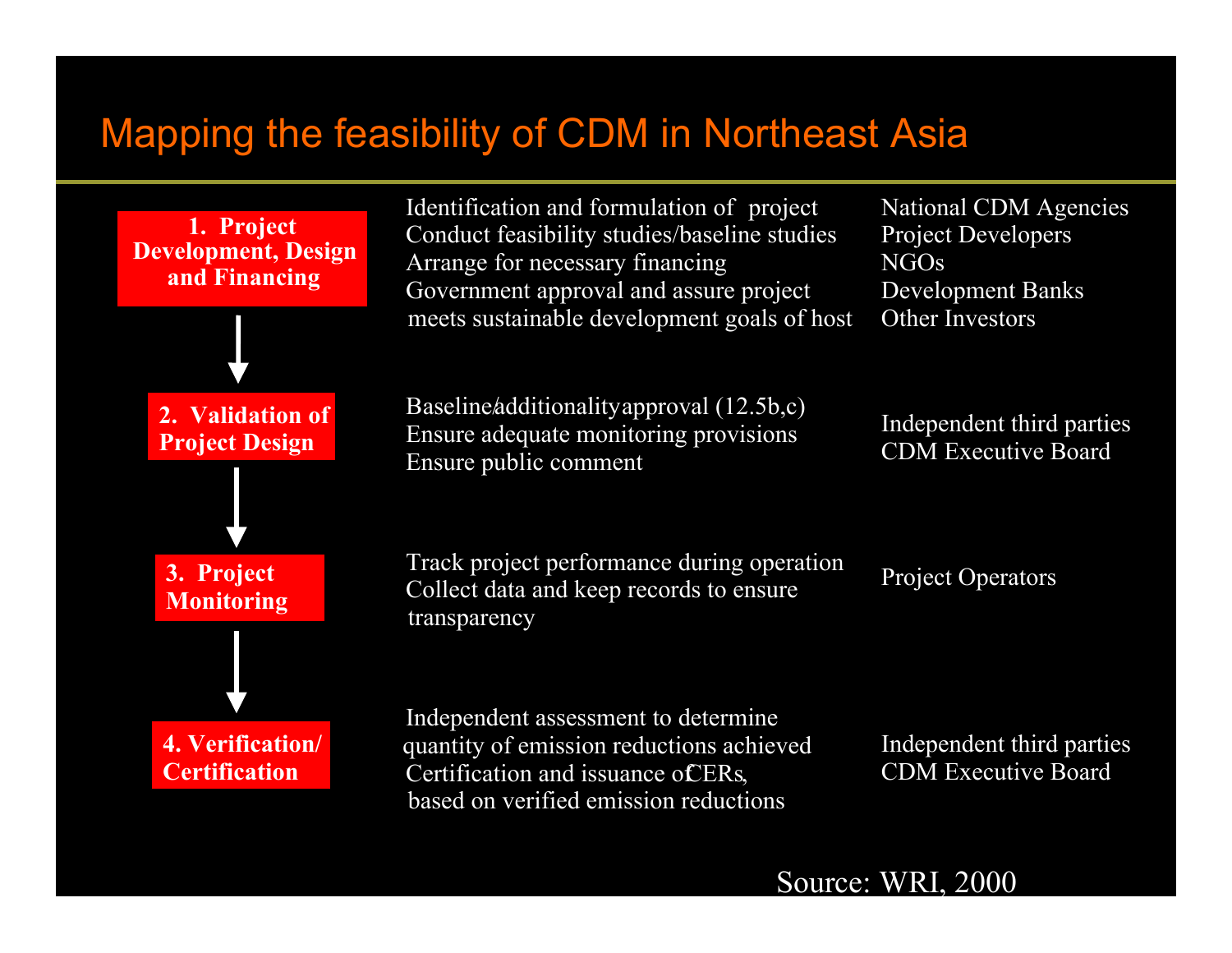#### Mapping the feasibility of CDM in Northeast Asia

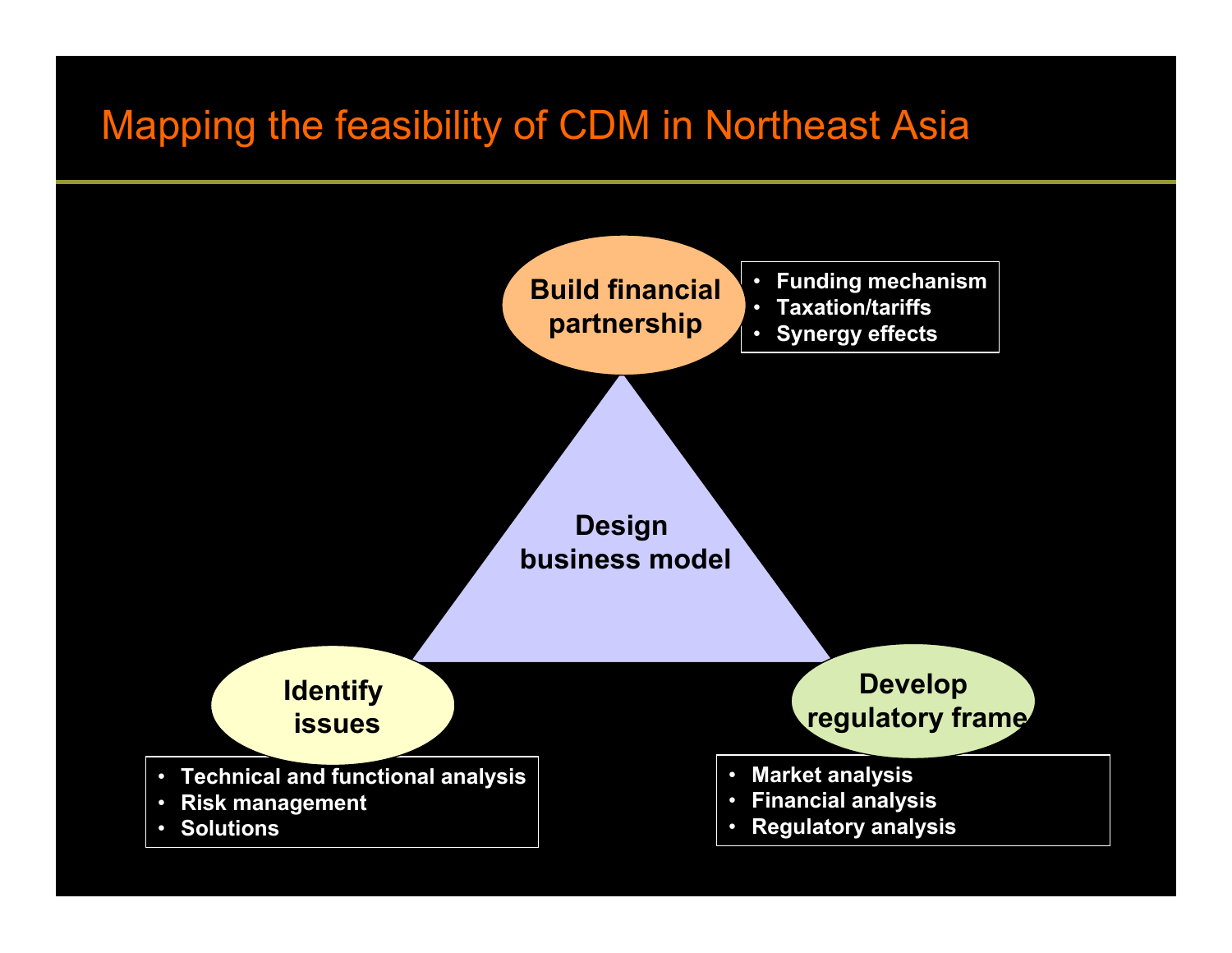#### Mapping the feasibility of emission trading scheme in Northeast Asia



Source: AA(2001)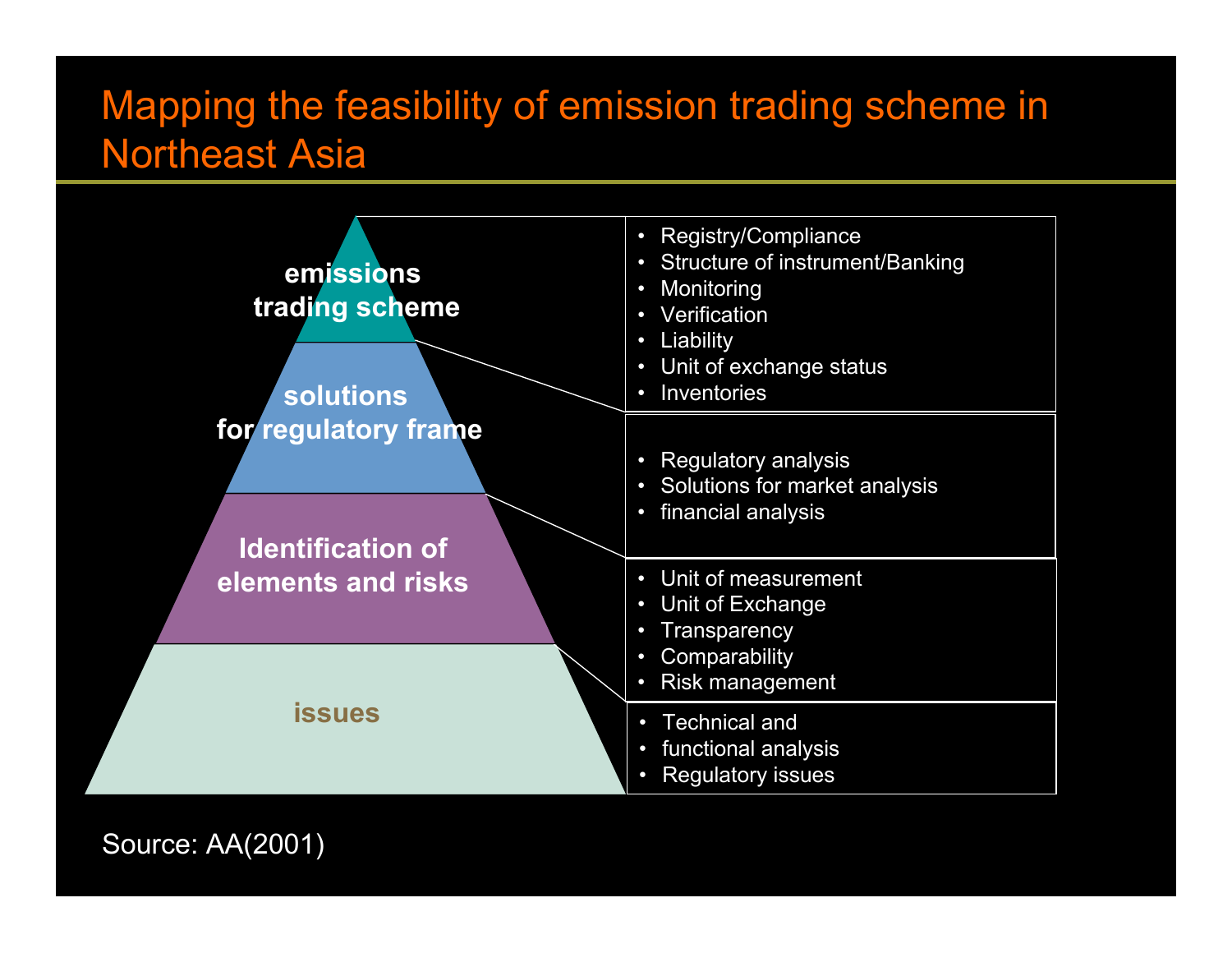#### Market Structure: How it works in trading pool

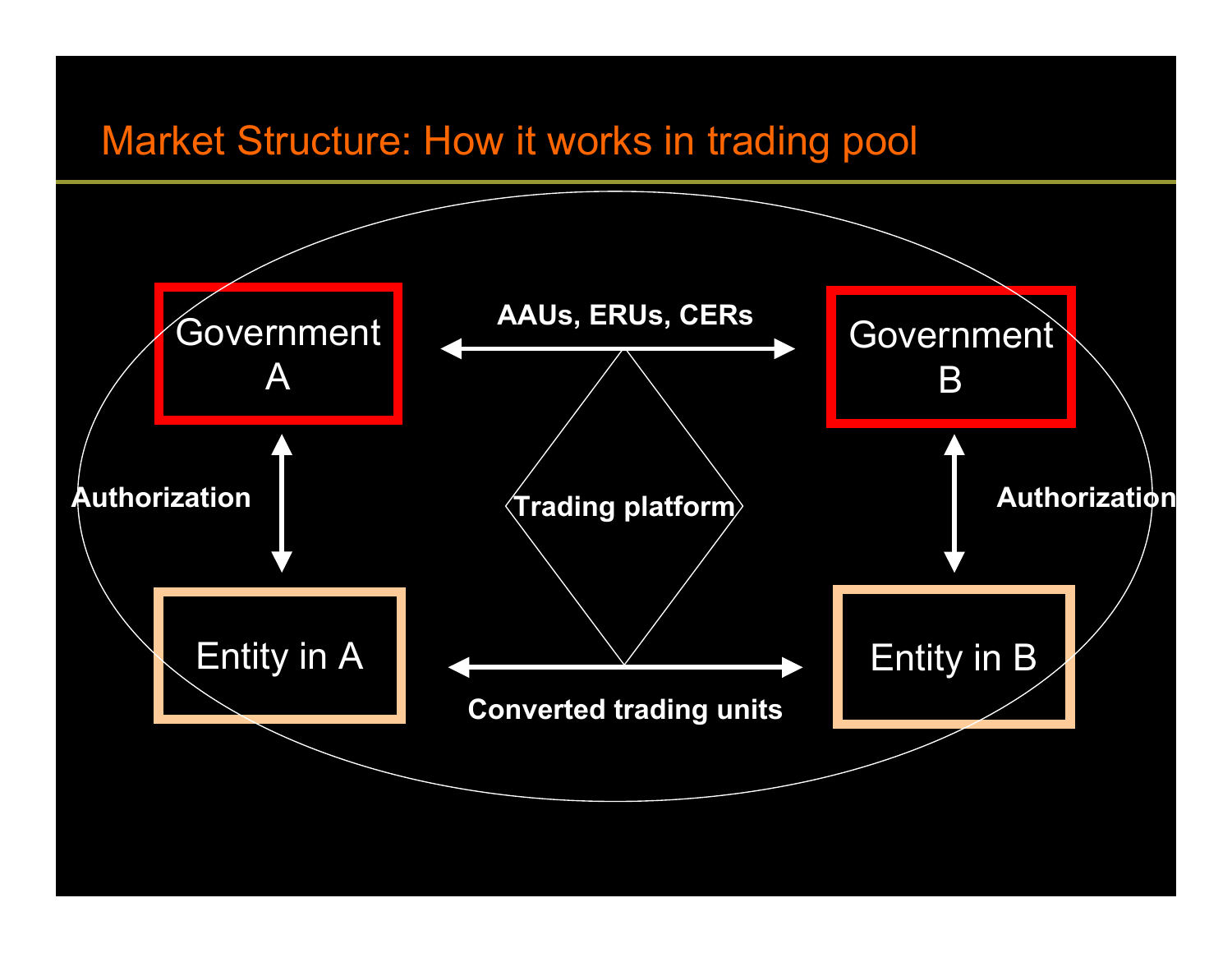#### Consequences of the emission trading scheme in NEA

- $\bullet$ Cost-effective reductions
- $\bullet$ Private sector involved
- $\bullet$ Policy efficiency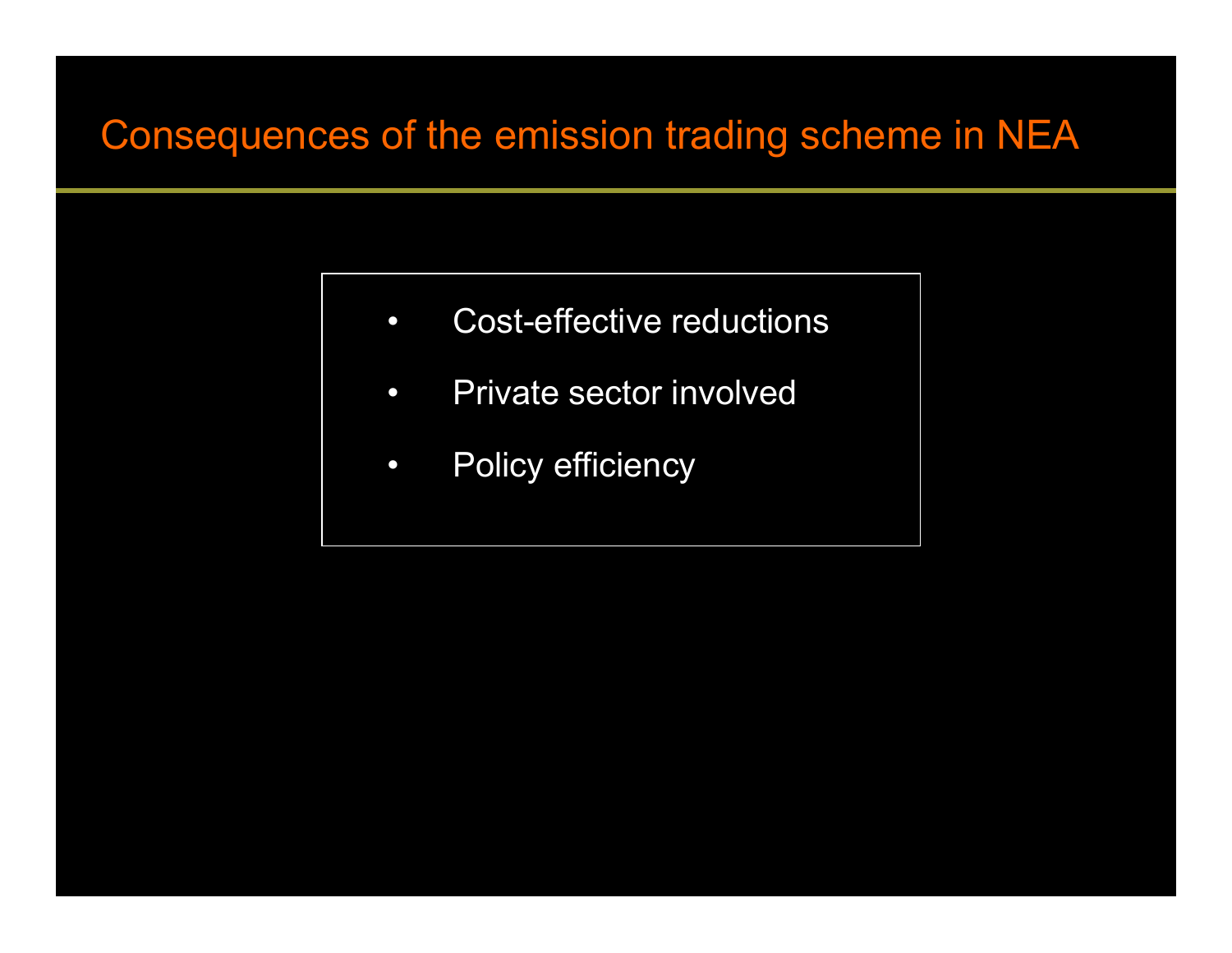## Risk management for implementation of emission trading and CDM in Northeast Asia

- •Financial risk management
	- Insurance/Reinsurance
	- –Derivatives and risk transfer mechanisms
- • legal definition and nature of the tradable credits: agreements with governments ensuring compliance units can be transferred cross border
- •Fungibility in both the primary and secondary markets
- $\bullet$ Alliance or public-private partnership on building baseline through certification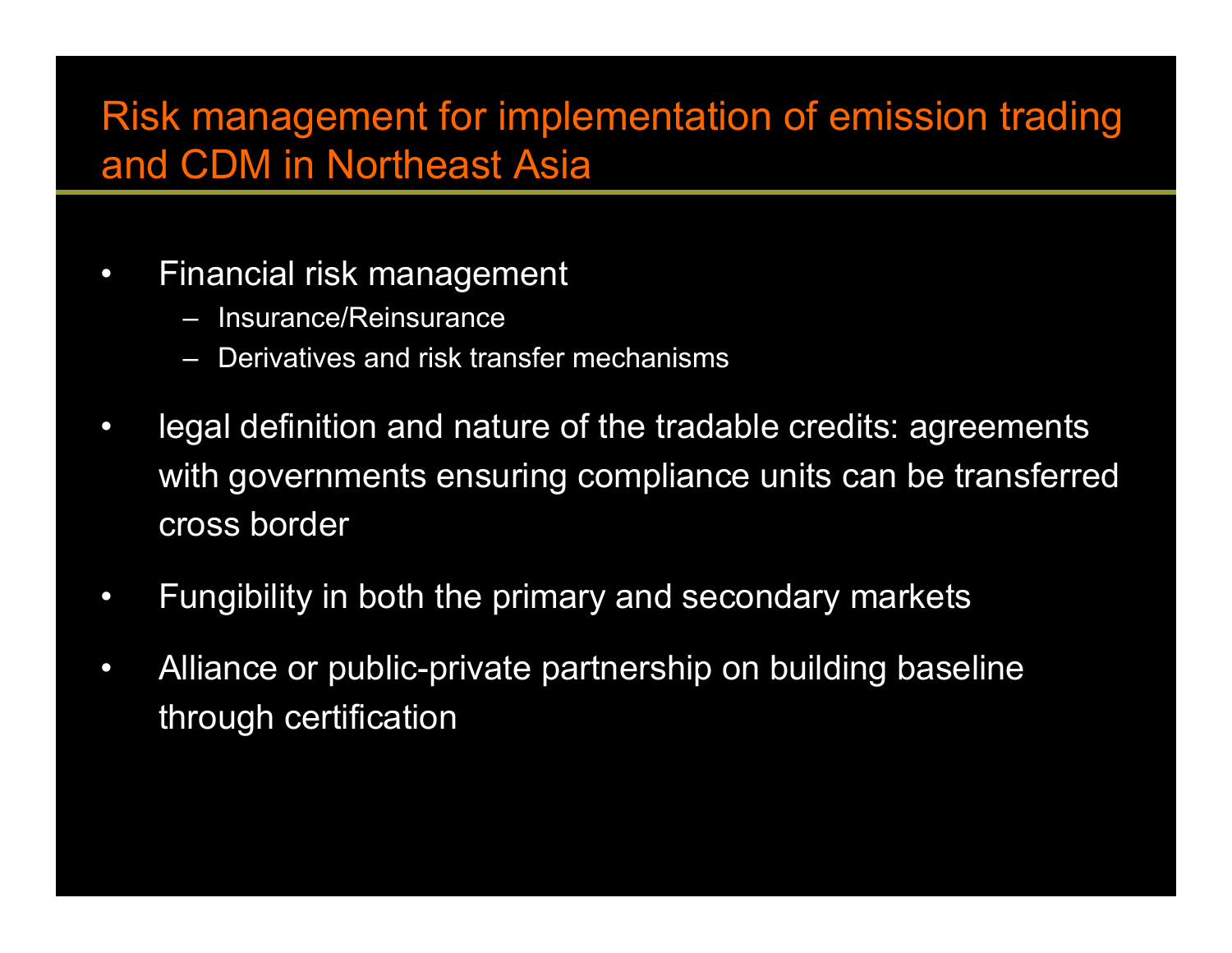### Conventional financing structure

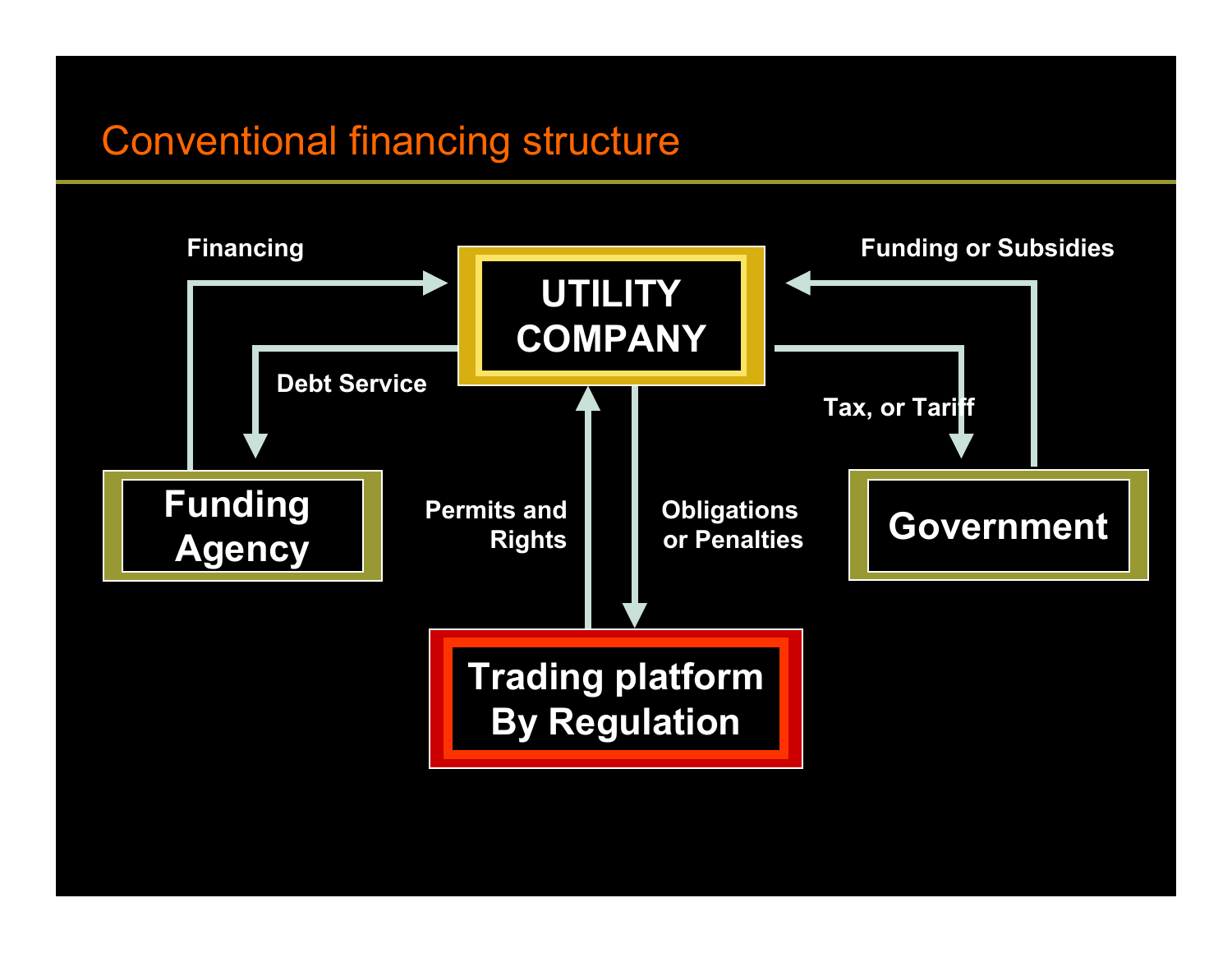#### Funding and financing NEA electricity grid within Kyoto frame

- $\bullet$ Utilizing UNFCCC & KP resources (according to new proposal by Pronk)
	- - Climate Special Fund ( AAU \* X% + VC + ODA), Resources (1B\$/y)
	- Promoting CDM tax exemption in NEA LDCs
- $\bullet$ Bilateral arrangement with private sector involvement
	- -Design bilateral Clean Development Mechanism
- $\bullet$ Multilateral commitment in accordance with national registry
	- -Establish and run multilateral carbon fund with financial instruments(options, futures, banking, etc)
	- -Coordinate public-private partnership(IOs, NGOs, academia)
	- -Build electricity-emission trading platform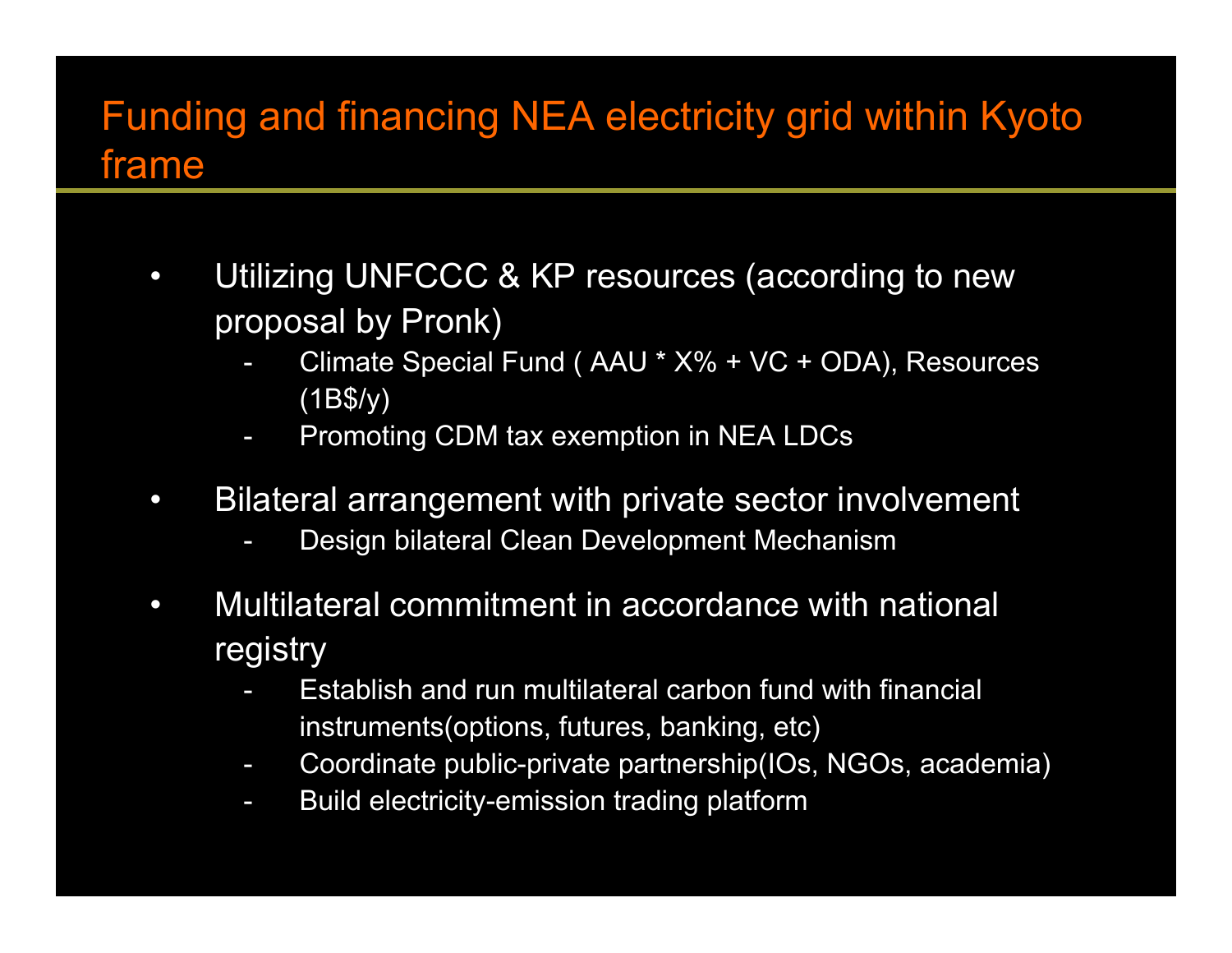## Financing NEA electricity grid beyond Kyoto frame

- $\bullet$ Co-financing by IFC climate program, World Bank, and ADB
- $\bullet$ Multilateral fund
	- -A part of Northeast Asian Development Bank
	- -Link with natural gas pipeline grid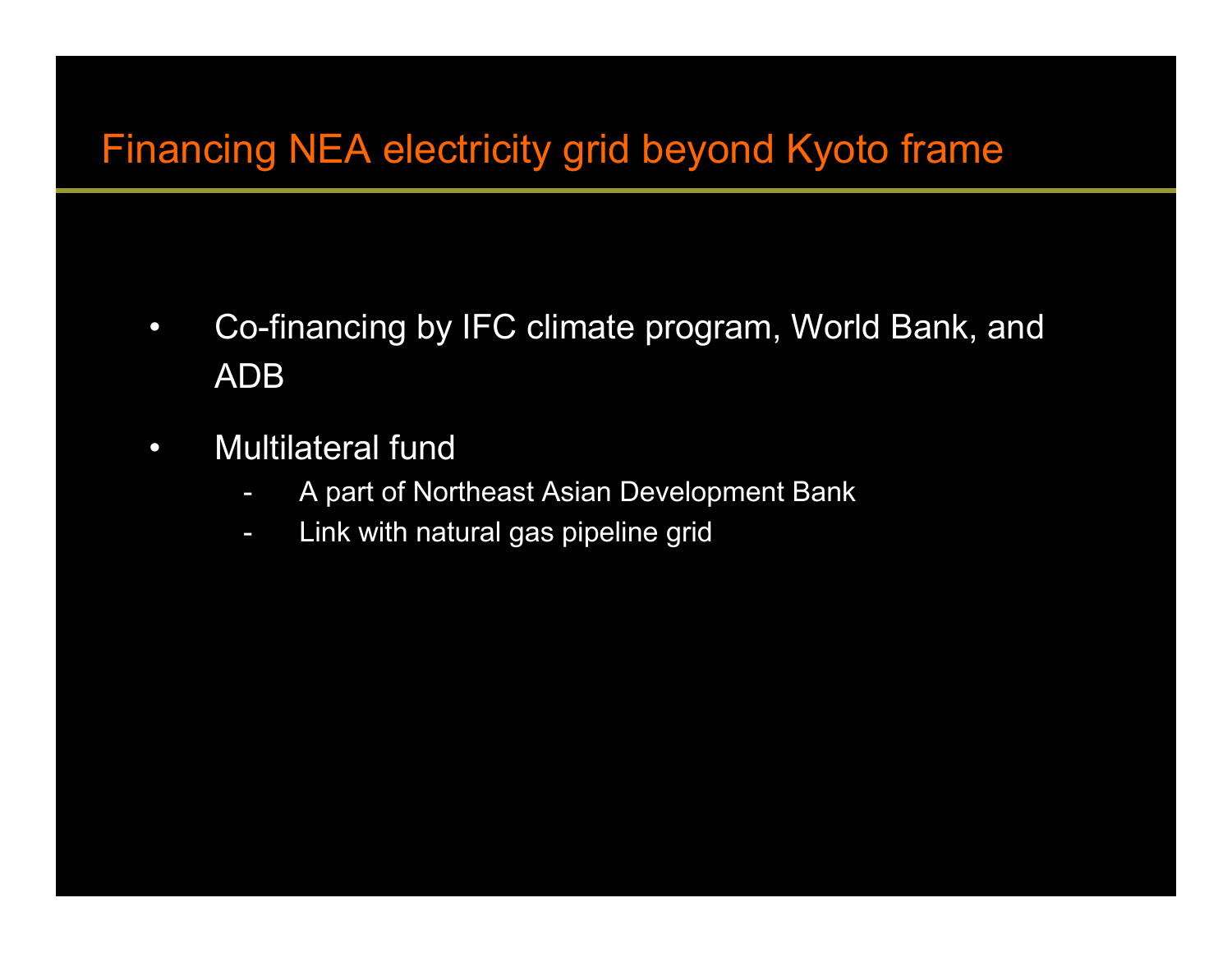#### Conclusion and Recommendations

- •Acknowledging the barriers
	- -Lack of market experience
	- -Imbalance between supply and demand in ghg market
	- -Government-oriented process in many developing countries
	- -Risks associated with different fiscal and legal system
- $\bullet$  Implement fundamentals
	- Offering market liquidity with unilateral and multilateral CDM
	- -Being realistic to definition of baseline and additionality
	- -Building partnership between south and north with local experts involved
	- Ensuring governance with legal foundations in national and international framework: Northeast Asia needs attentions